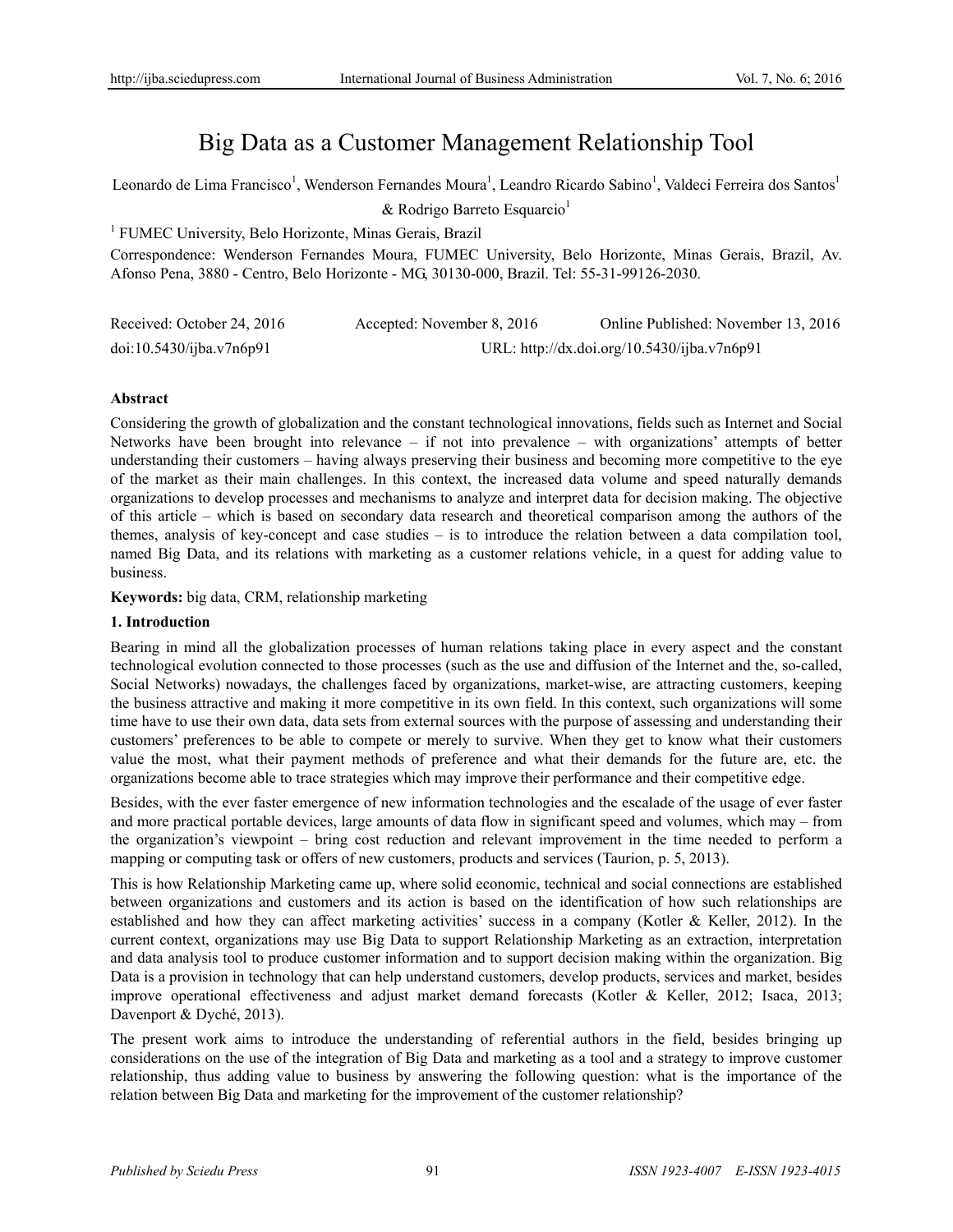# **2. Methodology**

Methodologically, this work is based on published studies from some conceptual understandings and practical cases of researches performed in company organizations which used Big Data and their relations with relationship marketing.

It is an exploratory-descriptive article. Exploratory because its objective is to build knowledge by means of selection and analysis of scientific works published in journals and indexed in the database based on a specific theme (Vieira, 2002). To discuss and analyze the work, an information, data and understandings study on survey already produced which references to Big Data and to customer relationship marketing was adopted as a method in order to allow for reflection and analysis on the conceptual and practical issues on the themes (Richardson, 2008; Gil, 2008).

Based on the literature available, the present work discusses concepts referring to relationship marketing, Big Data and Customer Relationship Management – CRM. What is intended here is a succinct discussion on the theme by assessing cases already published on the use of Big Data by organizations which successfully achieved by doing so.

# **3. Theoretical Foundation**

#### *3.1 Big Data*

In the current business setting, organizations looking for some competitive differential seek to optimize their resources, aiming at best ways to work at the lowest possible cost. Based on that need, they resource to Information Technology products for effective and efficient storage and access in a information in a well-structured way which enables them to know their suppliers, competitors and customers, other than only their consumption trends (Henriques & Da Costa, 2014). Thus, understanding information involving organizations is capital for the success of the enterprise. The several features of information, as well as the diverse ways to classify them, are decisive when choosing the tools which shall be used for their treatment.

According to Novo and Neves (2013), Big Data is an evolutionary method for traditional data assessment and analysis, which predicts a fast and increasing demand of assessment for the high volume of data from several sources. To Lohr (2012), Big Data, besides being a marketing term, is a technological trend that opens the door to a new approach to understand the world and simplifies decision-making.

Henrique and Da Costa (2014) characterize Big Data as a technical and marketing term which integrates capital information to add value to businesses. That term is about a large volume of data from sources as web analytics, social media, graphic media, sponsored links, sociodemographic data, among others, and which does not depend on the size of the organization. Data volume, speed, truthfulness and variety are relevant inputs, and so is the clear possibility of benefits and real profits which enable its utilization, i.e., the value or data.

However, the large availability of data and information, added to the advancement of technology, show that this tool`s greatest challenge is not the technological resource, but the human resource, minding that guiding the need of information to the needs of the organization keeps being the managers` task. Then, to use the benefits of Big Data it is considered of utmost importance understanding one`s own business, and knowing what type of information is important for that business to develop (Henriques & Da Costa, 2014; Feijó, 2013). It is also necessary to emphasize the importance of data safety and data privacy for all parties involved, as well as all parties involved must be aware of the implications relative to storing and cross-analyzing large amount of confidential data (Isaca, 2013).

Aiming to reach all the benefits of Big Data, according to McAfee and Brynjolfsson (2012), companies must effectively manage the transformation process. The challenges in this process are:

- Leadership: people establishing goals to be achieved manage to involve and influence the work team in the search of desired results by means of a decision-making process. That means, the existence of leaders in the organization operates integration and guides people's efforts to achieve excellence.
- New Talents Management: to work with large amounts of information it is capital hiring and keeping qualified professionals to lead and to manage by using tools and techniques.
- Technology: tools available to deal with data volume, speed and variety have improved very much in the latest years and should be always kept up-to-date and in good working conditions.
- Decision-Making: for effective decision-making, data must be known and assessed to be used the right way. Data-based decisions tend to be better decisions.
- Organization Culture: organizational challenges are huge, but the concern with privacy is the most significant of them all.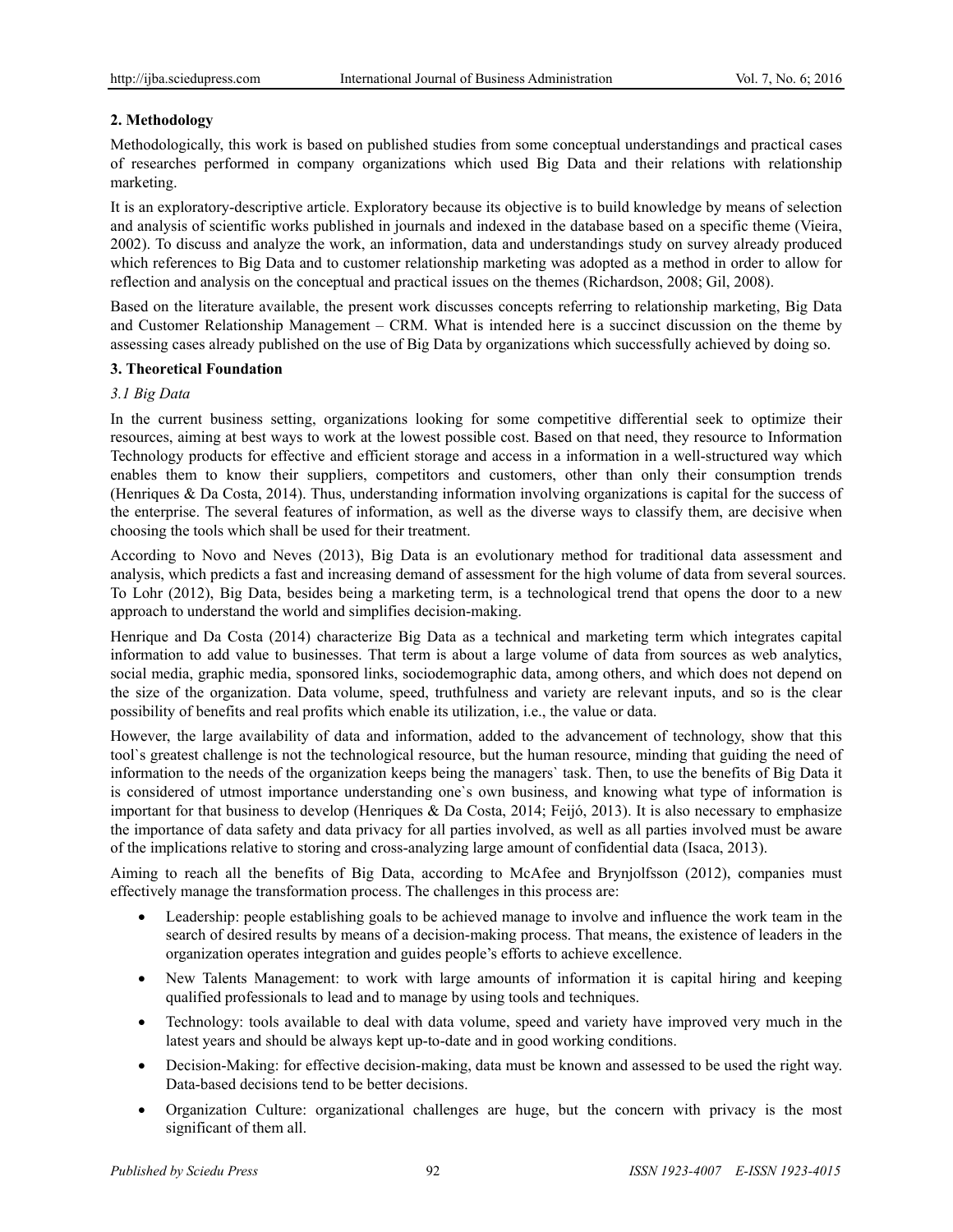The objective and most important reward from Big Data are the ability of analyzing diverse sources and new types of data, and not the management of large bulks of data (Davenport & Dyché, 2013). Big Data can add value to organizations by finding patterns and relationships among data– located on the web, in data warehouses, on Facebook, on Twitter, in YouTube videos and other sources, regardless of the business segment. Companies that manage using Big Data and keep innovative in its use will be able to produce competitive advantages along time and to interact more effectively with customer relationship marketing (Taurin, 2013).

# *3.2 Customer Relationship*

Organizations constantly seek to differentiate their products or services (offer) to their competitors' market. From the moment a company becomes successful, other organizations will copy that offer and offer short-term competitive advantages. Thus, companies need to rethink their strategies, developing new features and benefits with the purpose of grasping the attention and interest of ever more demanding consumers – who always seek for lower prices, good quality and satisfaction. And that is why it becomes important to establish a good relationship with already loyal customers using, above all, marketing tools (Kotler & Keller, 2012). Relationship marketing is a tool used by organizations to manage the interaction with consumers by means of a set of techniques, tools and processes applied continuously with the goal of identifying the customer and promoting a satisfactory relation between the parties (Demo & Guanabara, 2015; Stone & Woodcock, 2009; Soares & Monteiro, 2015).

Relationship marketing first appeared in the 80's by changing the focus from transactional marketing to relational marketing, aiming to customer participation with the purpose of producing satisfaction and trust (Soares & Monteiro, 2015; Morgan & Hunt, 1994). In a highly competitive scenario and one with strong competition, knowing the customer becomes a need for organizations and relationship marketing is a tool with great relevance so that organizations may bring closer the customer (Barreto, Crescitelli & Figueiredo, 2015).

Demo (et. al. 2015) presents relationship marketing as a strategy where the consumer is placed in the spotlight, breaking the paradigm of marketing as a manipulator and entering an actual involvement with the customer as a virtual leading figure in the process. This way, relationship marketing must always be as lasting as possible, aiming at bringing profit as it increments customer permanence, satisfaction and loyalty, besides compromise and trust (Morgan & Hunt, 1994).

Customer Relationship Management – CRM – first appeared in the 90's from the evolution of studies and researches on relationship marketing with the goal of providing loyalty and profitability to companies and adding value to their customers (Agrawal, 2004; Freitas, Cunico & Pedron, 2014). CRM is a tool to understand better the target audience of an organization through information collected or made available by customers themselves (Demo et. al., 2015).

CRM consists of using software to analyze customer data collected (either internally to or externally from the company) and deeply analyzed with the purpose of creating and developing a reliable and harmonious relationship with those customers. Based on the information collected, CRM can produce, create and offer goods or services the customer wants to consume, even with the possibility of anticipating their needs (Freitas, Cunico & Pedron, 2014).

Implementation of CRM into the organizations is of utmost importance as a competitiveness strategy. However, the development and utilization of programs to manage that relation requires involvement and technical knowledge of the company so that tools can be properly used, besides resources and capacity to manage everything that is produced in that process (Maklan & Knox, 2009).

With the current technological advances and the large amount of information stored and available (by clouds, for example, that surpass the ability to capture, manage, store and analyze specific database tools on the Internet), using Big Data as a tool to create and develop CRM becomes necessary and indispensable for companies to perform an efficient and effective management to build a good relationship with their consumers. This way, a CRM work would support relationship marketing in order not only to produce relevant information for business decision-making, but also to produce new management policies for that information and how to make them more accessible, useful and safe.

# *3.3 Relationship between Big Data and Client Relationship Marketing*

Advances on analytic techniques, on information technology, on the technology cost reduction and on the attempts of capturing and retaining customers are boosting the growing the use of Big Data. Large organizations have used that technology to raise awareness that may lead to a competitive edge. The relationship between relationship marketing and Big Data may allow companies to relate with clients more effectively, creating opportunities for automation of relationship processes and to manage useful business information. In this context, CRM and other technologies may be used in several business segments and cause more interactivity among people with possibilities of information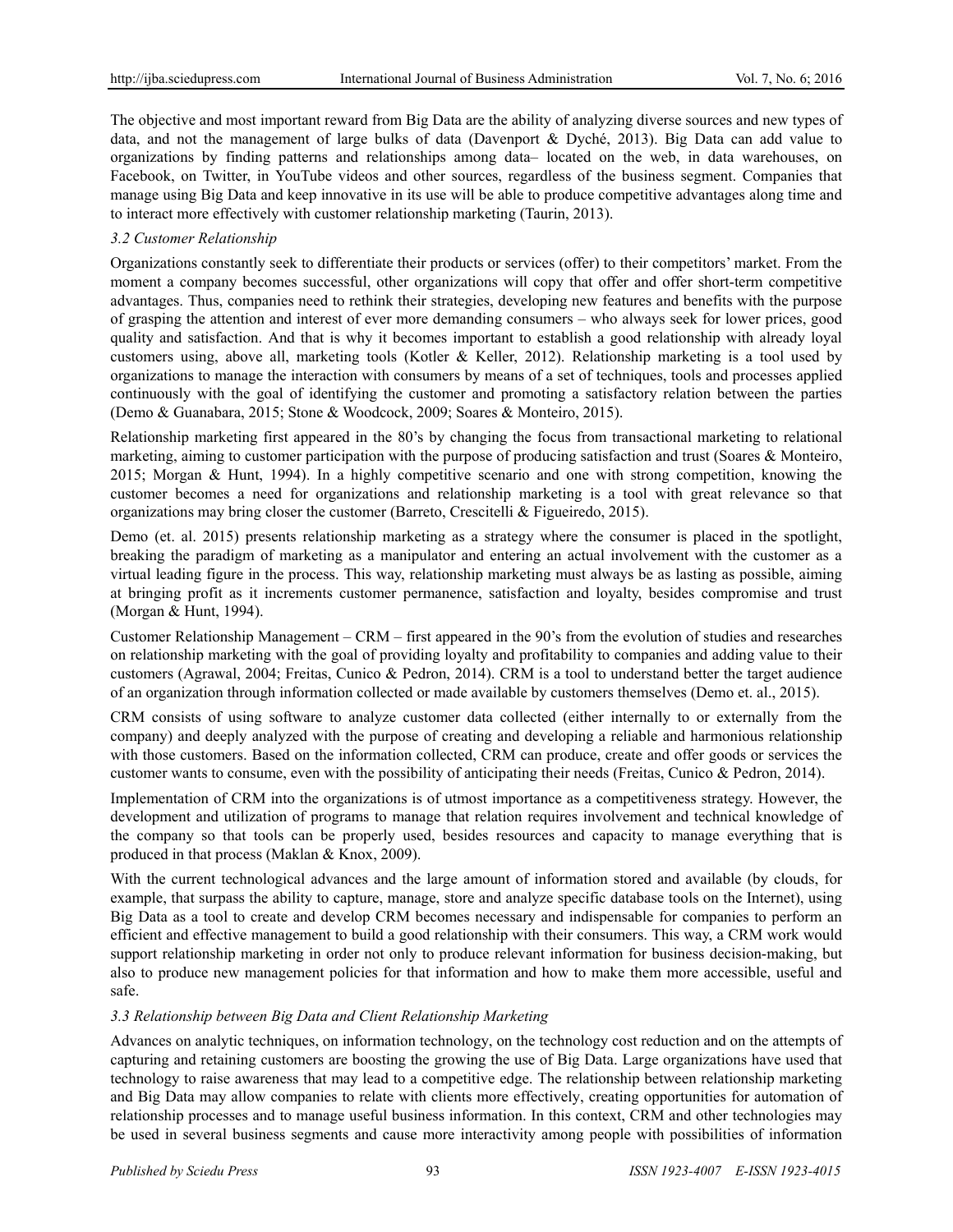sharing in favor of the creation and definition of customer relation strategies (Taurion, 2013; Davenport & Dyché; 2013; Waller & Fawcett; 2013; Novo & Neves, 2013).

A big company such as Macy's –a giant worldwide retailer – use high quality technology to know and service their customers and is strongly oriented to the wishes and needs of their customers. Through the use of Big Data and the implementation of customer relationship actions – which involved personalization and segmented advertisement – Macy's managed to integrate the existing systems in their organization and cut costs with informatics equipment purchasing in up to 70%. Companies in diverse segments use the link between Big Data and marketing to know and service their clients, here are some of them: Bank of America, MasterCard, IBM, Intel, Wal-Mart, NetShoes, among others (Davenport & Dyché; 2013; Mcafee & Brynjolfsson, 2012).

Bulygo (2013) reports that Netflix performs daily studies of their customers through the use of Big Data with the purpose of providing and suggesting them their products and services. Starbucks company, the worldwide known by using Big Data with effective profit in their businesses and in the development of strategies to retain their customers, uses this tool in order to be more assertive in the process of opening new units always following regional demands (Rijmenam, 2015).

According to research by Pricewaterhouse Coopers in 2013, managers believe that Big Data is much more than only data compilation; they think Big Data actually represents a new way to manage and know customers. It is a decision-making process based on data and on new types of data-enriched products and services which have been given new perception from customers, products and markets.

# **4. Final Considerations**

After this exploratory research came to its end we could infer that, based on Big Data, all business sectors are affected, in higher or lower degree, mainly if we bear in mind that the technology which makes this tool operational is available to everyone – through flexible arrangements of allocation of resources and cloud computing – thus enabling the creation of Big Data scenarios for the definition of strategies and decision-making in virtually every possible organizational scenario.

Based on the authors' understandings seen in this work we believe that the differential Big Data brings to organizations relays on the sophistication and maturity managing information, and on how that information may be used to improve customer relationship and add value to the business. To Waller and Fawcett (2013) an appropriate exploration of Big Data can help improve organizational development but for that it is capital changing the companies' culture and their provision. That means to say that it is necessary to employ some effort for the transformation and assessment of a large volume of informational data which can add value to the business in day-by-day activities.

Based on the joint utilization of Big Data and relationship marketing companies are able to modify information data and knowledge and, by consequence, increase competitiveness, add value to the business and boost customer loyalty relations. It is important to highlight that information obtained must be used as to ensure the aspects: privacy, ethics and legal factors.

Understanding customers' needs and desires is not always an easy task. Some consumers present demands upon which they have no awareness or cannot articulate them competently enough (Kotler, 2000). To identify those customers' desires, even before they are aware themselves, the organization should consolidate a relationship based on data trustworthiness, at the same time that organization follows up market evolution.

Limitations of this study point to the lack of national researches relating the constructs "relationship marketing" and "Big Data", and to how that relation could contribute for organizations in general; besides the lack of comparative data and empirical evidence and theories to provide critical support, the usability and awareness of Big Data in the decision-making process.

For future works on Big Data we suggest scientific researches to be developed related to business intelligence with focus on social networks and on the competitive edge that can be reached by using Big Data. It is of major importance that those studies proposed should focus on other business administration theories (marketing, organizational and contingency behavior, etc.)

# **References**

- Agrawal, M. L. (2004). Customer Relationship Management CRM & corporate renaissance. *Journal of Services Research*, *3*(2), 1-23.
- Barreto, I. F., Crescitelli, E., & Figueiredo, J. C. B. (2015). Resultados de Marketing de Relacionamento: proposição de modelo por meio de mapeamento cognitivo. *Revista Brasileira de Gestão de Negócios, 17*(58), 1371-1389.